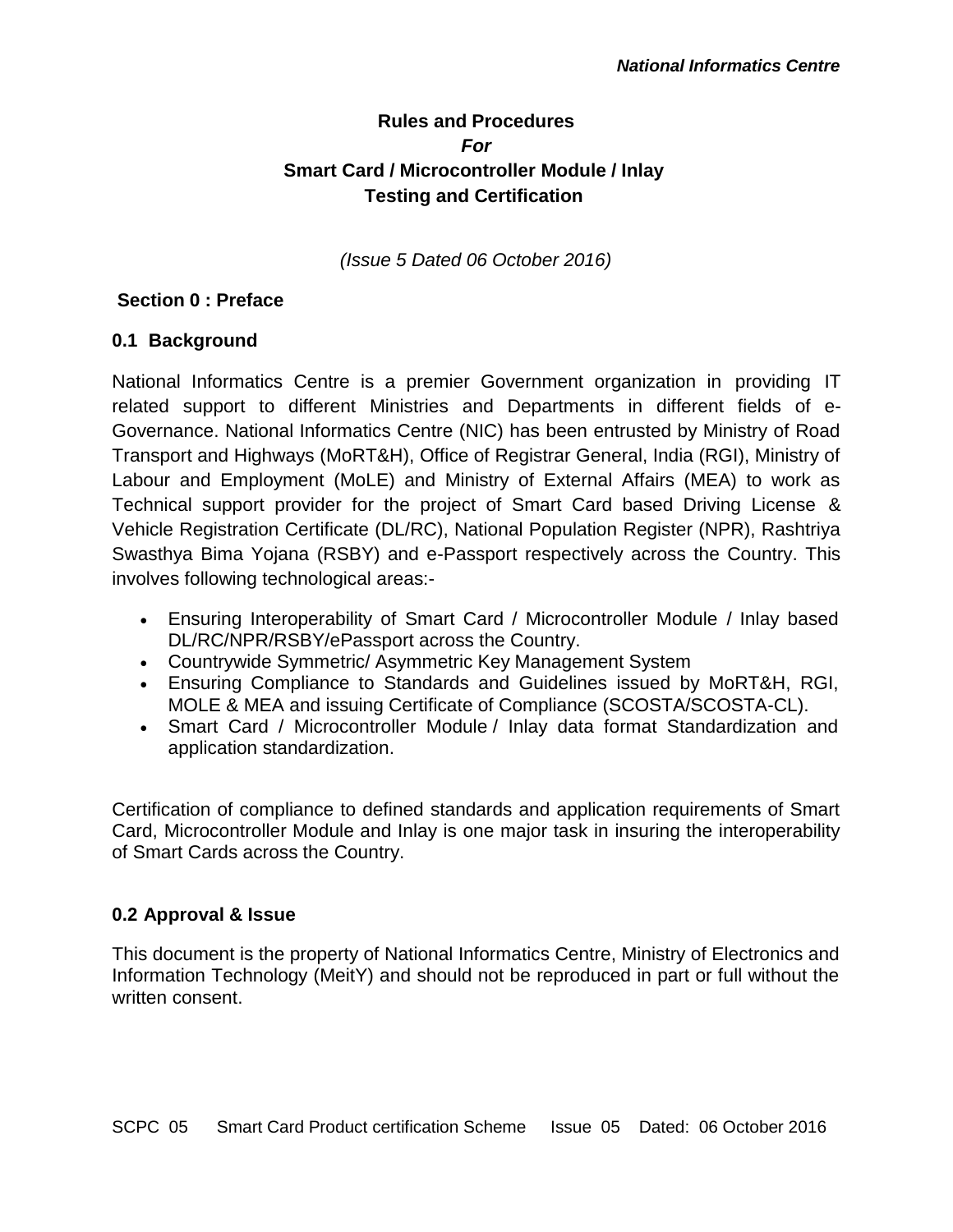**Reviewed by:**

**\_\_\_\_\_\_\_\_\_\_\_\_\_\_\_\_**

| Director (Test & Evaluation) | <b>Director (Smart Card Product Certification)</b> |
|------------------------------|----------------------------------------------------|
| <b>STQC Directorate</b>      | <b>National Informatics Centre</b>                 |
|                              |                                                    |

**Approved by:**

#### **Head (Smart Card Product Certification Body)**

#### **Section 1: General**

**\_\_\_\_\_\_\_\_\_\_\_\_\_\_\_\_\_\_\_\_\_\_\_\_\_\_\_\_**

#### **1.1 Purpose & Scope**

The purpose of this document is to lay down the policies and procedures for Smart Card / Microcontroller Module / Inlay certification Scheme operated by National Informatics Centre (NIC) and Standardization Testing & Quality Certification Directorate (STQC), as per the applicable National/International standards and normative documents.

This document describes the organization of Certification Body and process of certification, which, by means of assessment/evaluation and subsequent surveillance provides an adequate level of confidence that the certified Smart Card/ Microcontroller Module / Inlay are conforming to the specified requirements of the applicable standard and applications.

The Certification Body will take all steps necessary to evaluate Smart Card / Microcontroller Module / Inlay to determine its conformance to all the applicable requirements as defined. This will include:-

- Identification of applicable standards/normative documents

- Evaluation Criteria
- Process for ensuring compliance
- Criteria for suitability and competence of personnel and /or test laboratories

This document is applicable to all those involved in providing the certification services.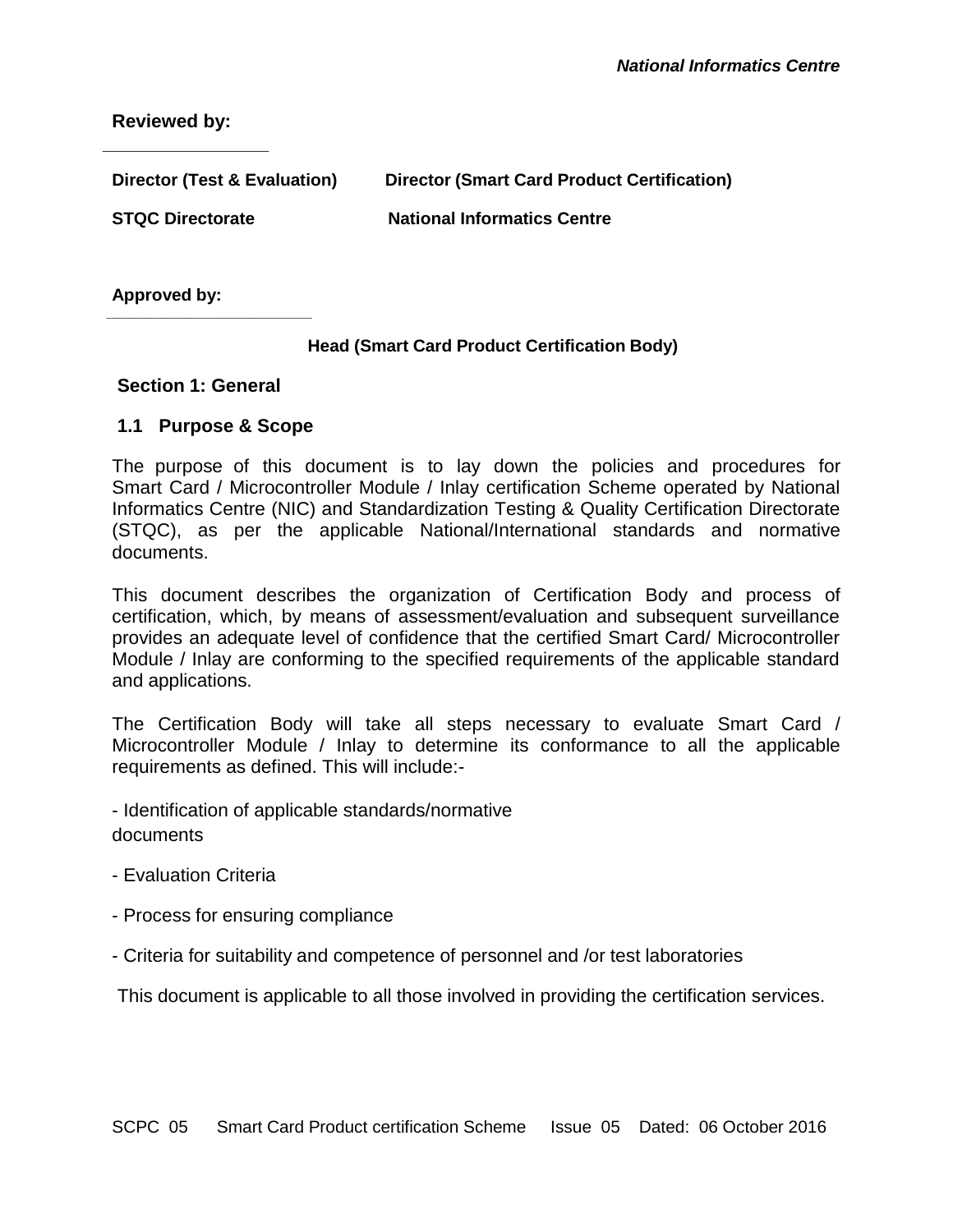## **1.2 References**

- ISO/IEC Guide 2 General terms and their definitions concerning standardisation and related activities
- ISO/IEC Guide 65 General requirements for bodies operating product certification systems
- ISO9000 Quality Management Systems- Fundamentals & Vocabulary
- EN 45011 European standard for 'General criteria for Certification Body operating Product Certification'
- ISO 7816 International Standards for Identification Cards integrated circuit cards
- ISO/IEC14443 Identification cards contactless identification cards proximity cards

## **1.3 Definitions**

For the purpose of this document, the following definitions, in addition to those given in ISO/IEC Guide 2 & ISO 9000 shall apply.

## *Supplier (Client)/Applicant*

The party that is responsible for providing product, process or service and is able to ensure that quality assurance is exercised. The definition may apply to manufacturer, distributors, importers, assemblers, service organizations etc.

## *Manufacturer of smart card/ Microcontroller Module/ Inlay*

An organization situated at stated location(s), which carries out or controls such stages in the manufacturing (implantation/embedding), inspection, handling, and storage of Smart Cards / Microcontroller Modules / Inlays that enables it to accept responsibility for quality assessment of the Smart Cards/ Microcontroller Module/ Inlays.

#### *Quality Assessment*

The totality of measures carried out consistently and systematically, in order to ensure that a product conforms to the requirements of a stated specification.

## *Certification of Conformity (or compliance)*

Demonstrating that adequate confidence is provided that the supplier's product and/or system are in conformity with specified requirements of applicable standard or normative document.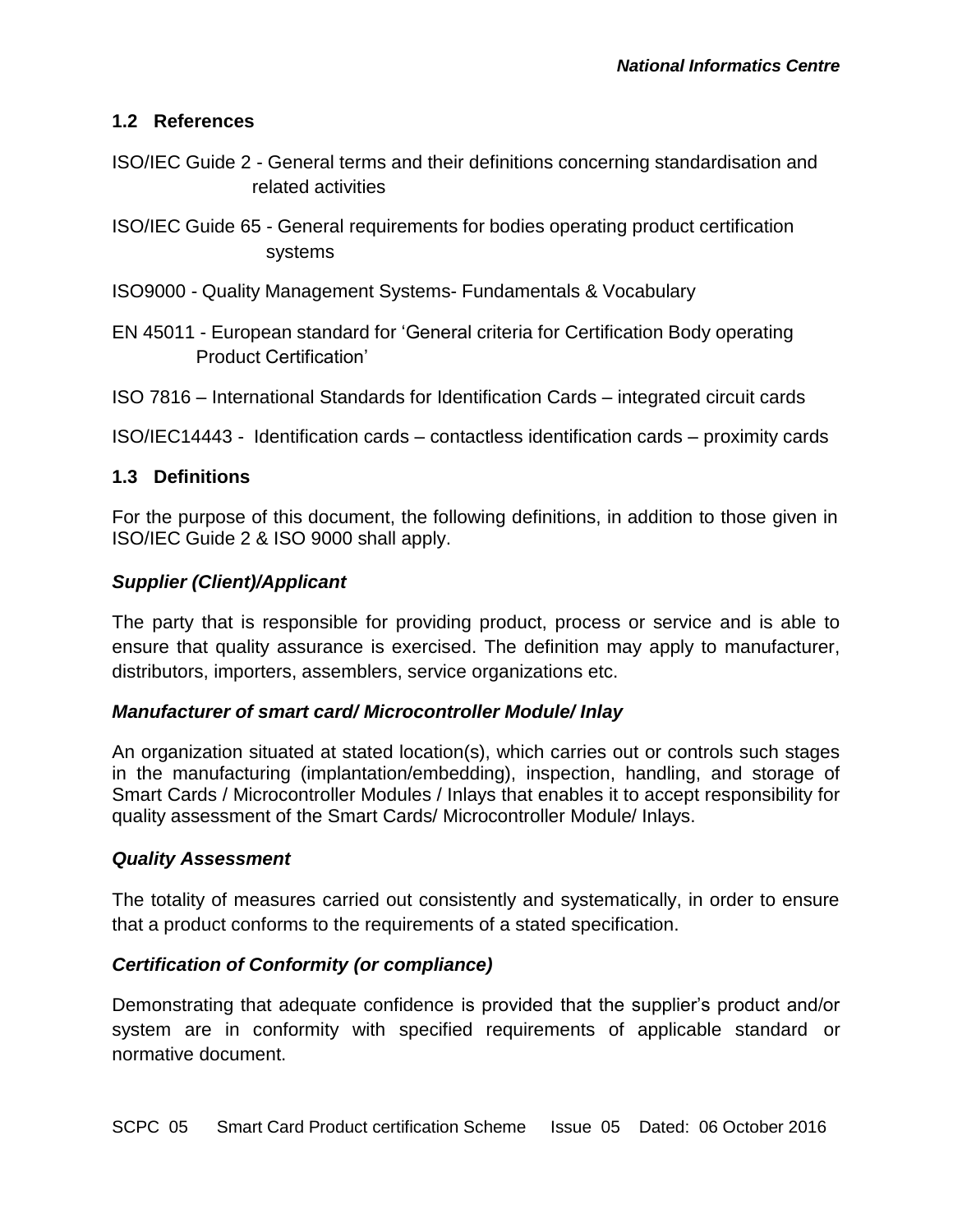## *Certification System*

System that has its own rules, procedures and management for carrying out Certification of compliance/conformity.

# *Certification Body (CB)*

The body which conducts certification of compliance/conformity with respect to published standards and any supplementary documentation required under the system.

## *Registration*

Inclusion of the supplier's particulars and field of assessed capability by the Certification Body in an appropriate register or list.

## *Certificate of Compliance/Conformance*

Document issued under the rules of a Certification System indicating Compliance/ conformance to the specified requirements of the applicable standard or application requirements to a specific product (Smart Card / Microcontroller Module/ Inlay) with unique Brand Name/Product Name given by the interested party, which is a Supplier or Manufacturer of Smart Card/ Microcontroller Module/ Inlays, to its product.

# *Certification Agreement*

An agreement which is part of the Certification System and which details the mutual rights and obligations of the certificate holder and the Certification Body and which includes the right to use the certificate.

## *Appeal*

A formal expression of dissatisfaction by a party affected with a decision of a Certification Body, which is directly related to the certification status of the product of the party affected.

## *Complaint*

A formal expression of dissatisfaction with some matter related to a Certification Body, a certified supplier, a certified product or an individual.

## *Dispute*

Expression of difference of opinion between two parties in relation to some matter related to a Certification Body, a certified supplier, a certified product or an individual.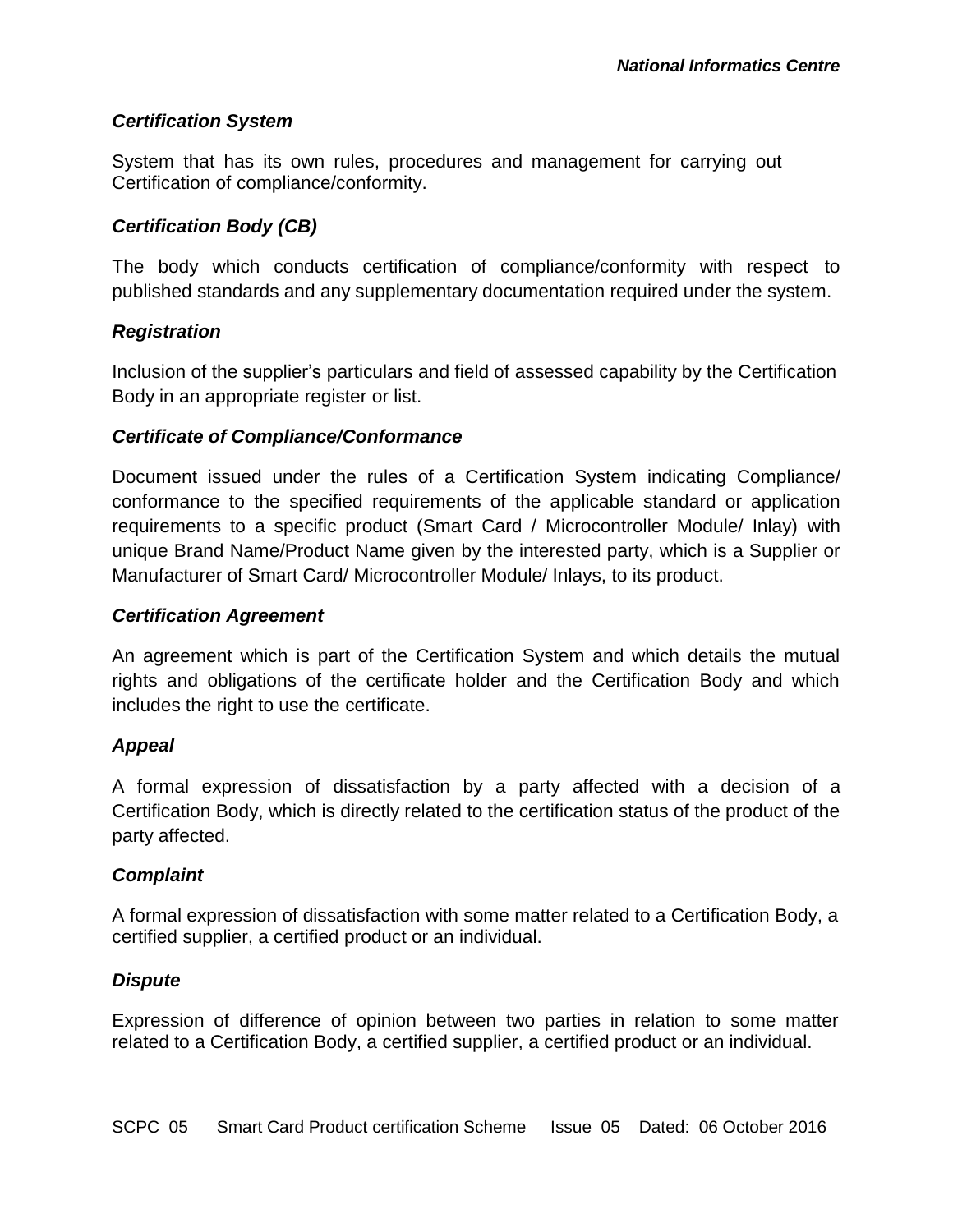#### *Minor Non-conformity*

A Minor Non-conformity is an isolated lapse that will not directly affect the conformance of the product to the applicable requirements. However, if it persists, it may be considered a major non-conformity.

#### *Major Non-conformity*

A Major Non-conformity is the absence of or the in-effective implementation of one or more required system elements or a situation, which would, on the basis of objective evidence or evaluation, affect the conformance of the system or product to applicable requirements (e.g. nonconformities arising from OS and SCOSTA/SCOSTA-CL documents)

#### *Test Scripts / Test Suits*

The test software to which the samples are subjected for testing, to test SCOSTA/SCOSTA-CL requirements and functionalities. The bank of test script is an evolving process which gets enriched with feedback and experience.

#### **Section 2: Certification Body**

#### **2.1 Name and Office Locations**

National Informatics Center (NIC), A-Block, CGO Complex, Lodhi Road, New Delhi-110003.

## **2.2 Legal Status**

NIC is a part of Ministry of Electronics and Information Technology (MeitY), Government of India.

#### **2.3 Goal Policy and Objectives**

#### *Goal*

To provide certification services for products (Smart Card / Microcontroller Module / Inlay) in a competent and credible manner, to enhance the acceptability of Smart Card/ Microcontroller Module/ Inlay by users/ organizations.

#### **General Policy statements and commitments**

The Certification Body provides unhindered access to all the eligible applicants (the organizations intends to bring its products to the market to be used for the Driving License, Vehicle Registration, National Population Register, Rashtriya Swasthya Bima

SCPC 05 Smart Card Product certification Scheme Issue 05 Dated: 06 October 2016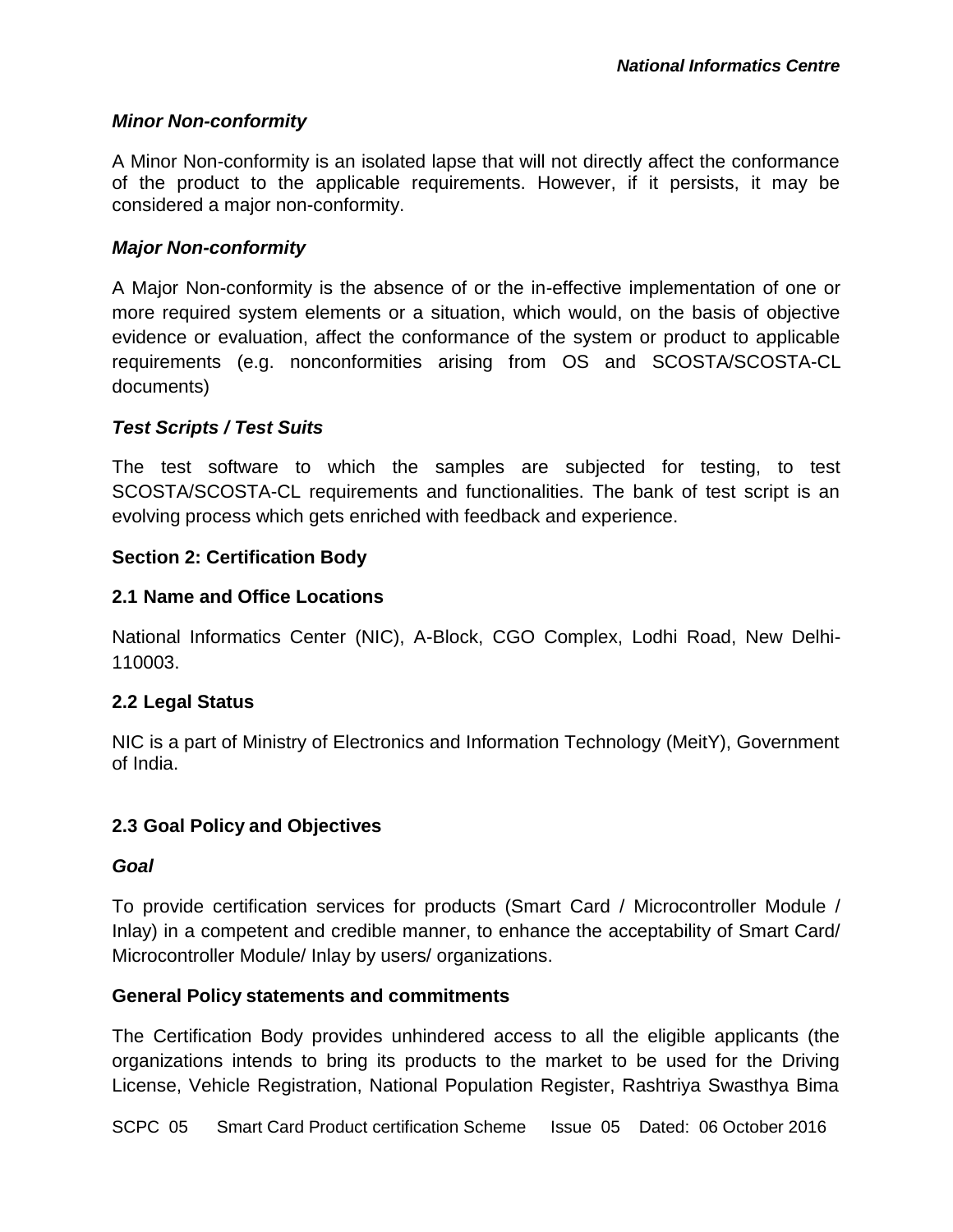Yojana and ePassport in India) seeking certification of their products (Smart Card / Microcontroller Module / Inlay) whose activities fall within its declared field of operation, without undue financial or other conditions. However, it is conditional for certification that certified organizations are regularly involved in the activities for which they have been certified.

All the procedures adopted by the Certification Body are administered in a nondiscriminatory manner. The Certification Body makes its services accessible to all eligible applicants, without any undue financial or other conditions.

The Certification Body confines its assessment and decision on certification to those matters specifically related to the scope of certification being considered.

The Certification Body has defined criteria against which the product (Smart Card / Microcontroller Module/ Inlay) of an applicant is assessed. In case of change in product specification for any component of the product viz-a-viz this criteria, re-certification will be required.

The Certification Body is responsible for its decision relating to the granting, maintaining, extending, reducing, suspending and withdrawing certifications.

The Certification Body has an identified management structure which has the overall responsibility for the operation of Certification System.

The Certification Body has a documented structure which safeguards impartiality, including provisions to assure the impartiality of the operation of Certification Body. It further enables participation of all interested parties in the content and functioning of certification system.

The Certification Body ensures that each decision on certification is taken by persons different from those who carried out the testing/assessment/evaluation.

The Certification Body has defined authorities and responsibilities relevant to its certification activities.

The Certification Body has adequate arrangements to cover liabilities arising from its operations and/or activities (as specified in certification agreement).

The Certification Body has financial stability and resources required for the operation of the certification system, in the form of budgetary and resource support from MoRT&H / RGI / MEA / MOLE and NIC respectively. The financial administration of the scheme including determination of charges is the responsibility of Head (Smart Card Product Certification Body).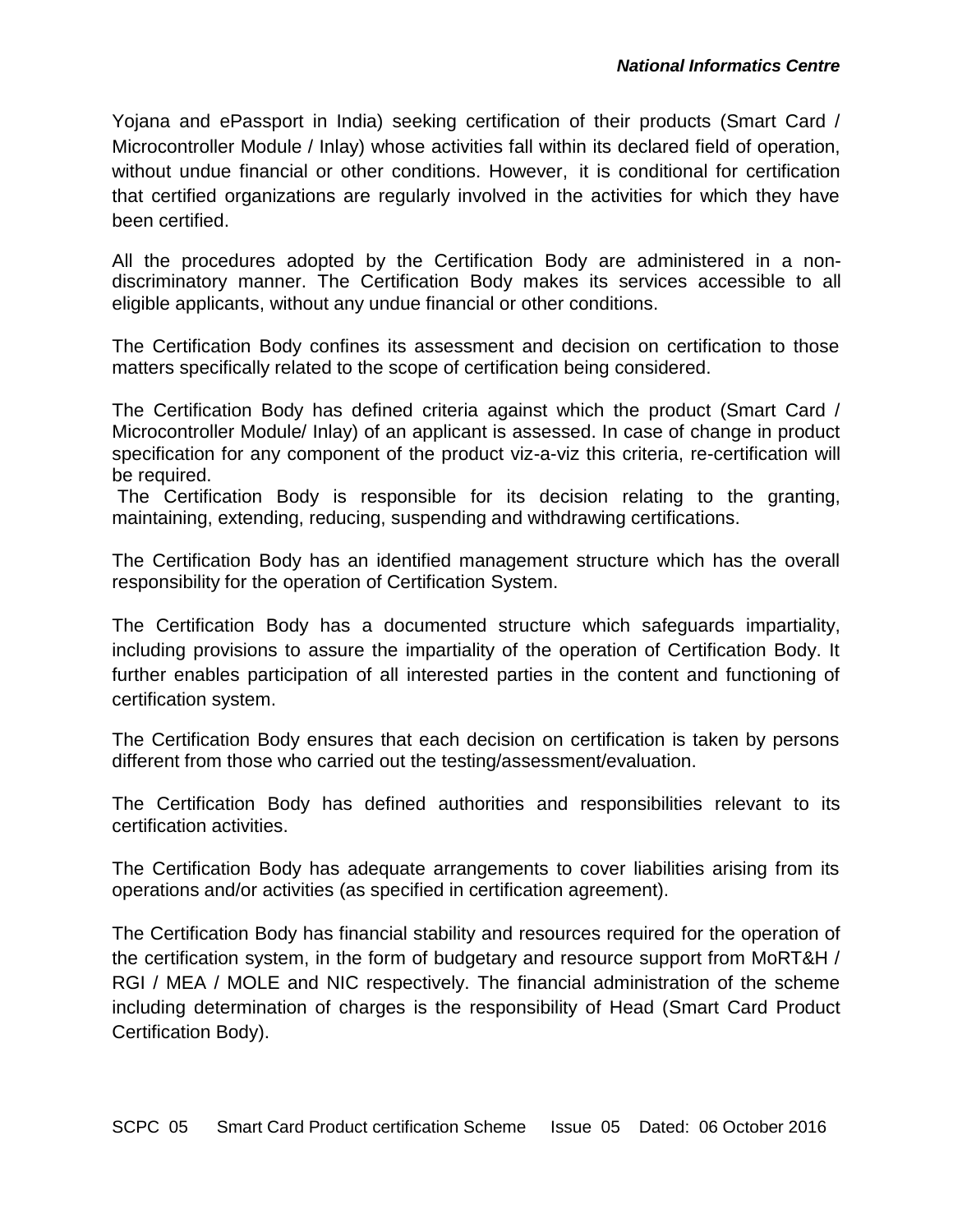The Certification Body has sufficient number of personnel having the necessary education, training, technical knowledge and experience for performing certification functions under the overall responsibility of Head (Smart Card Product Certification Body).

The Certification Body has a documented system to provide confidence in its ability to operate a certification system.

The Certification Body's personnel along with Head (Smart Card Product Certification Body) & staff are free from any commercial, financial and other pressures, which might influence the results of Certification process.

The Certification Body has defined criteria for appointment and operation of all the committees needed for Certification process. These committees are free from any commercial, financial and other pressures that might influence decisions.

The Certification Body has a defined policy and procedure for resolution of Complaints, Appeals and Disputes received from suppliers or other parties about the handling of certification or any other related matter.

# *2.4* **Organisation**

## *Organisation description*

*The certification body has*

- I. Head (Smart Card Product Certification Body)
- II. Certification Committee (CC)
- III. Director (Smart Card Product Certification)

-Techno-Administrative Support Cell

- IV. Director (Smart Card Test & Evaluation)
	- Test Engineering Cell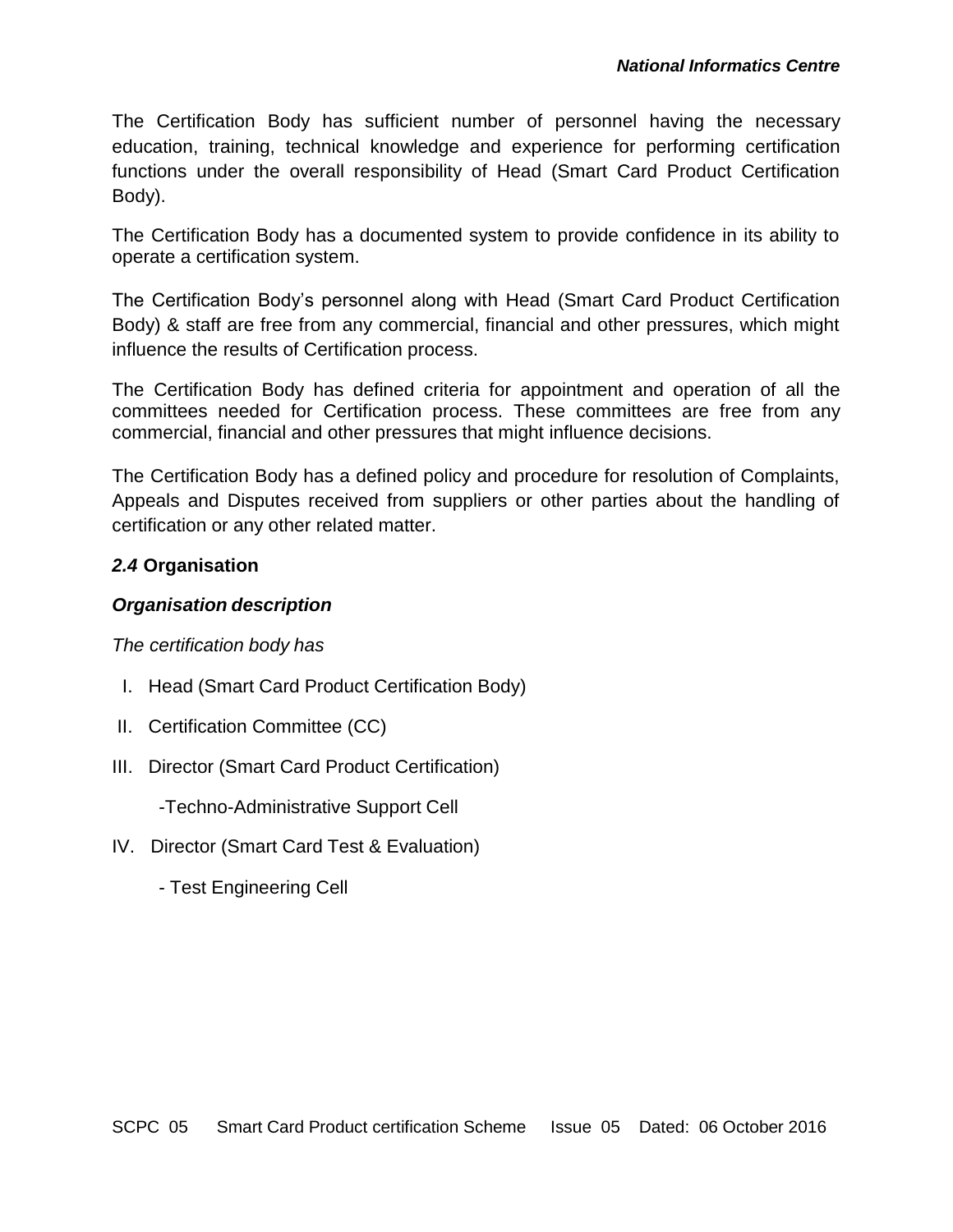# **ORGANISATION CHART OF CERTIFICATION BODY**



Administrative reporting

# **I) Head, Smart Card Product Certification Body**

DG-NIC is the Head of Smart Card Product Certification Body. He is responsible to safeguard the impartiality of the Certification Operations and to provide confidence in its certification.

The members are appointed by the Head (Smart Card Product Certification Body), in consultation with respective interested parties.

## **II) Certification Committee**

The role of the Certification Committee is to advise the Head (Smart Card Product Certification Body) on decisions relating to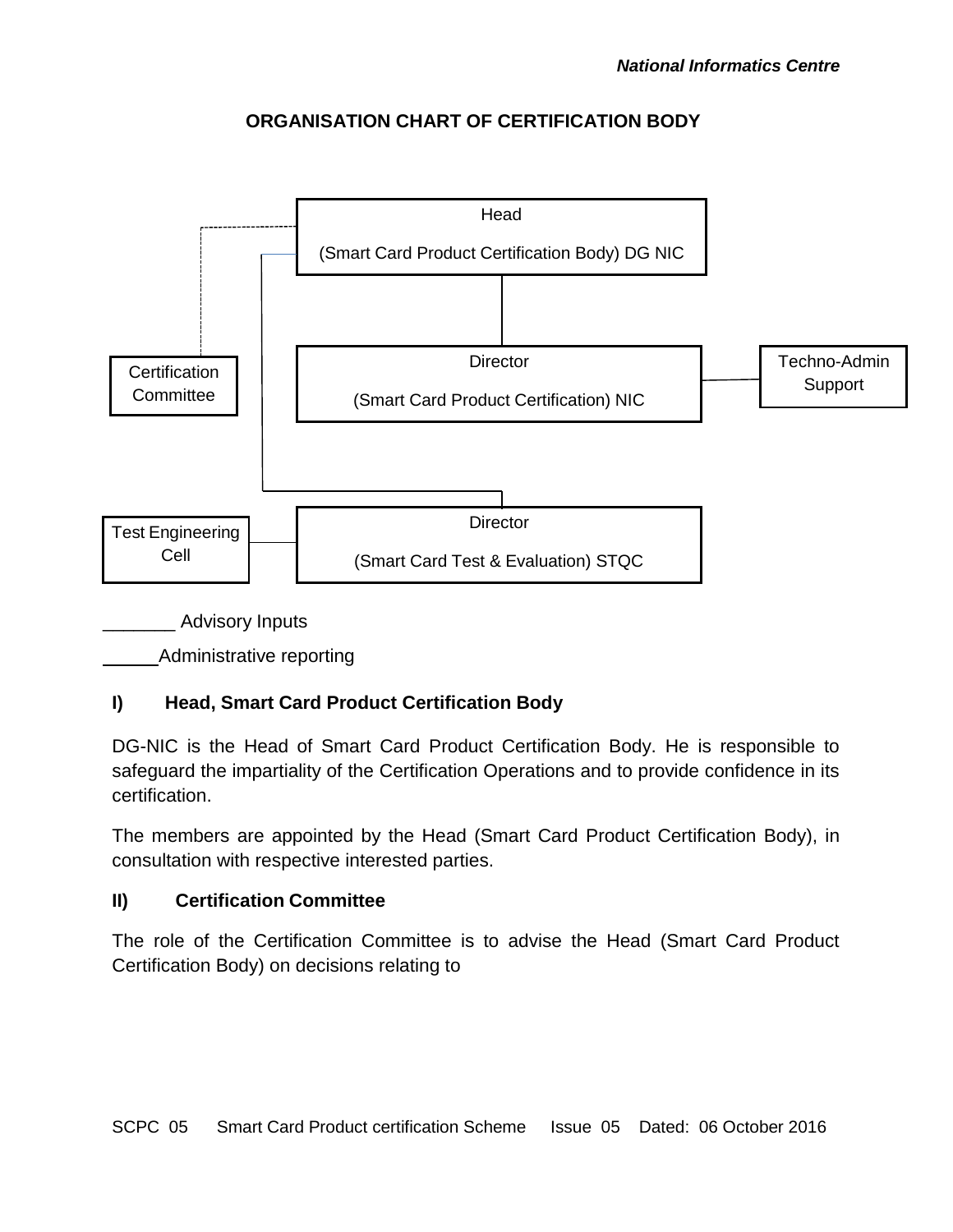- certification of Products (Smart Card / Microcontroller Module / Inlay) after its technical evaluation.
- certification of assessor/specialist resource for empanelment.

The Certification Committee consists of a three representatives appointed by Head (Smart Card Product Certification Body). Director (Smart Card Product Certification) is the member convener.

- STQC (Two)
- NIC (One)

The representatives should have

- Adequate academic background (preferably post graduate in Engineering / technology with 15 years of experience)

- knowledge of Smart Card Technologies

-knowledge and awareness of certification related matters including national/international standards and other normative documents, Test Engineering, quality and Security Concepts.

While advising the Head (Smart Card Product Certification Body) on certification related decisions, the Certification Committee will:-

- ensure compliance through /evaluation to the defined criteria.
- review the reports of testing and evaluation for adequacy of their content.
- provide feedback for improvement
- seek expert's opinion where necessary for determining the technical basis for granting certification.

The Certification Committee normally meets as and when required. The convener of the committee presents all requisite information along with supporting documentation to the committee. The committee will examine the inputs and advises the Head (Smart Card Product Certification Body) on certification decision.

## **III) Director (Smart Card Product Certification)**

- an active professional in Smart Card technology and certification, and at sufficiently senior level.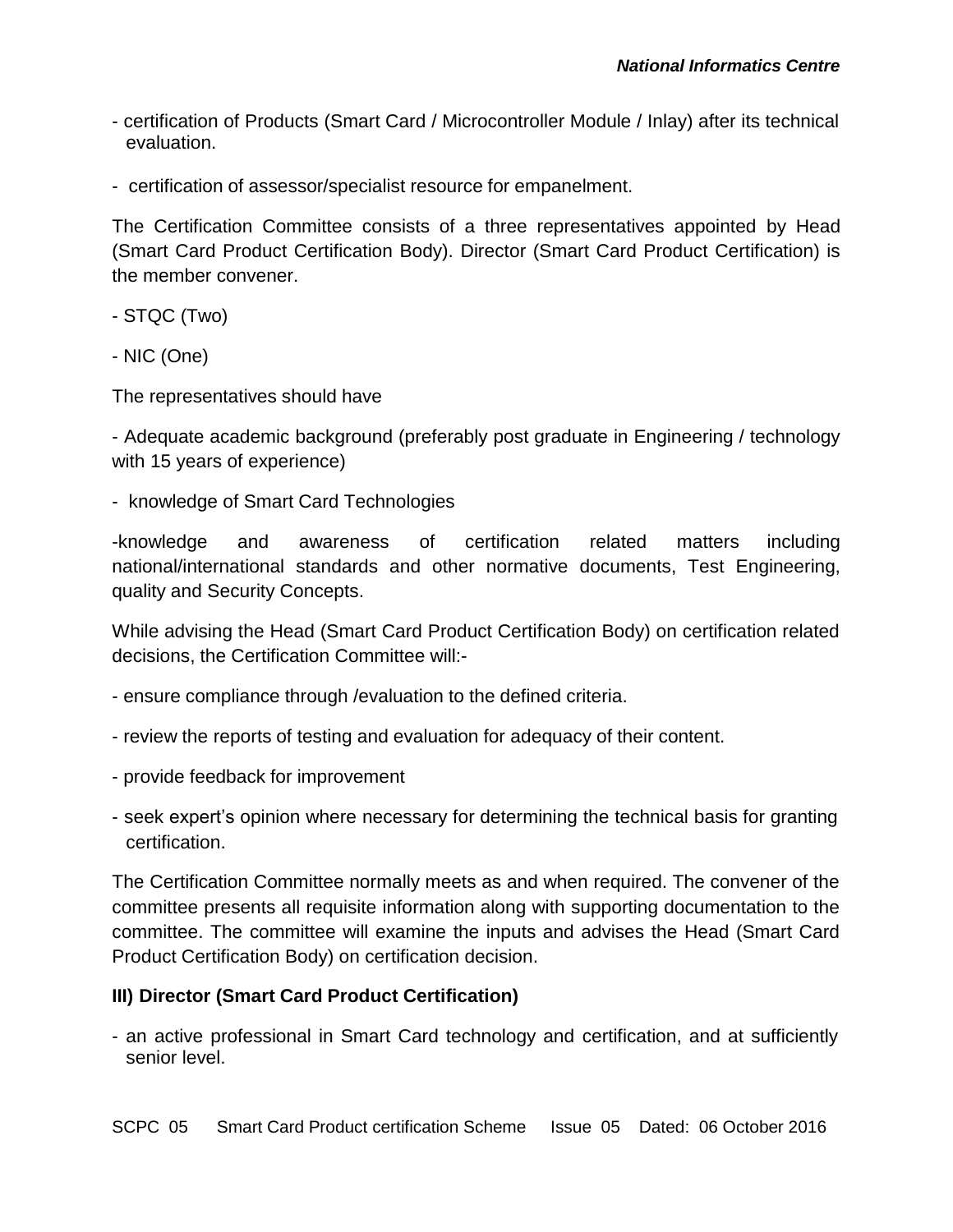- -has sufficient work experience (preferably not less than 20 years) in Application development, management, Informatics, testing etc.
- is responsible for approval of System Procedures and Forms/ Formats.
- will act on the advice of Certification Committee to take action on the following issues:
	- Change/ Review of SCOSTA/SCOSTA-CL documents
	- Bugs identified in script during the testing
	- Modification/addition of test cases in test script
	- Review and adoption of Certification Scheme documents
	- Providing clarification and interpretation of technical issues
- Drafting and reviewing the scheme specific documents, including Test Cases etc.
- Resolution of disputes received from supplier/manufacturer with regards to the interpretation of specifications/commands etc.
- the Director (Smart Card Product Certification) will be responsible for all testing and certification related operations at NIC, New Delhi and will be located at NIC HQ, New Delhi.
- should have thorough knowledge and sufficient work experience (preferably not less than 2 years) in Smart Card Technologies and application development, SCOSTA/SCOSTA-CL Standard Development and knowledge of procedures for certification.
- is responsible for day-to-day operations of
	- \* all pre-certification activities of Smart Card Products Certification
	- \* all activities connected with organizing test lab approval.
	- \* all liaison/co-ordination within and outside the certification

# **Techno-Administrative Support Cell**

The Techno-Administrative Support Cell is responsible for providing administrative support to Director (Smart Card Product Certification) such as secretarial help, registration of applications, maintaining register of certified supplier, collection and verification of fee and maintaining records, preparation and dispatch of certificate etc.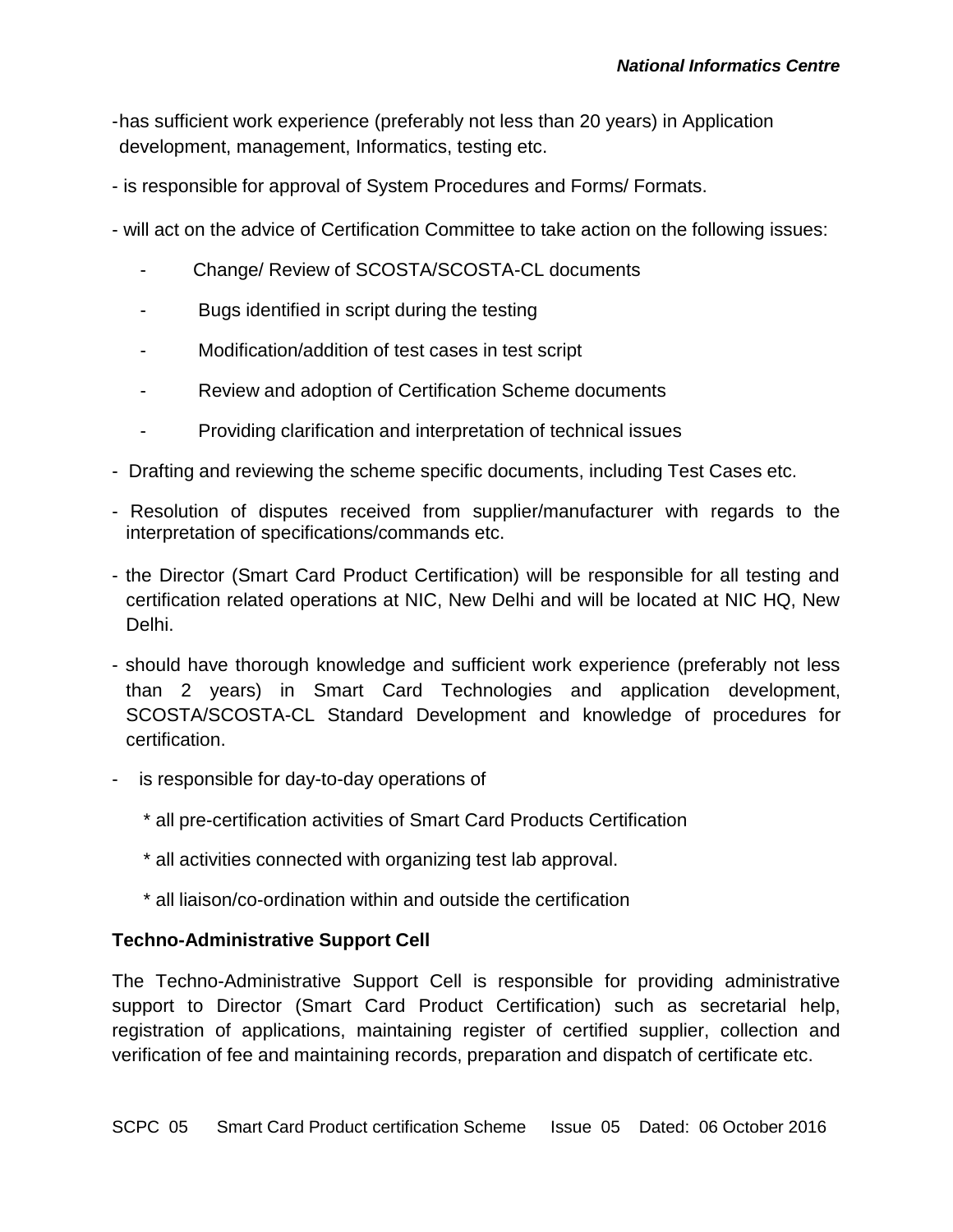# **VI) Director (Smart Card Test & Evaluation)**

The Director (Smart Card Test & Evaluation) will be responsible for all carrying out testing and evaluation of Products (Smart card / Microcontroller Module/ Inlays).

## **Test Engineering Cell**

To attain the confidence in testing process and maintain information security Test Engineering Cell is formed

- Test engineers carry out testing activity independently on the basis of Test Cases approved by Director Smart Card Product Certification.
- Test Engineering cell for all testing related issues shall report to Director (STQC)
- The Team Leader does co-relation of results.
- All the test engineers' sign test Reports.
- has clearly documented procedures/instructions are available for carrying out assigned activities.

## *2.5 List of Appointments*

A control list of appointments with contact addresses/ points of the following is maintained by the Certification Body : (Who is who)

- Head (Smart Card Product Certification Body)
- Director (Smart Card Product Certification)
- Director (Smart Card Test & Evaluation)
- Members of Certification Committee
- Test Engineering Cell
- Techno Administrative Support Cell

The responsibilities of all personnel involved in the certification activities are indicated in cl. No. 2.4

#### **2.6 Records**

The Certification Body maintains a record system to comply with existing procedures. The records demonstrate that the certification procedures have been effectively implemented, particularly with respect to application forms, assessment reports, test

SCPC 05 Smart Card Product certification Scheme Issue 05 Dated: 06 October 2016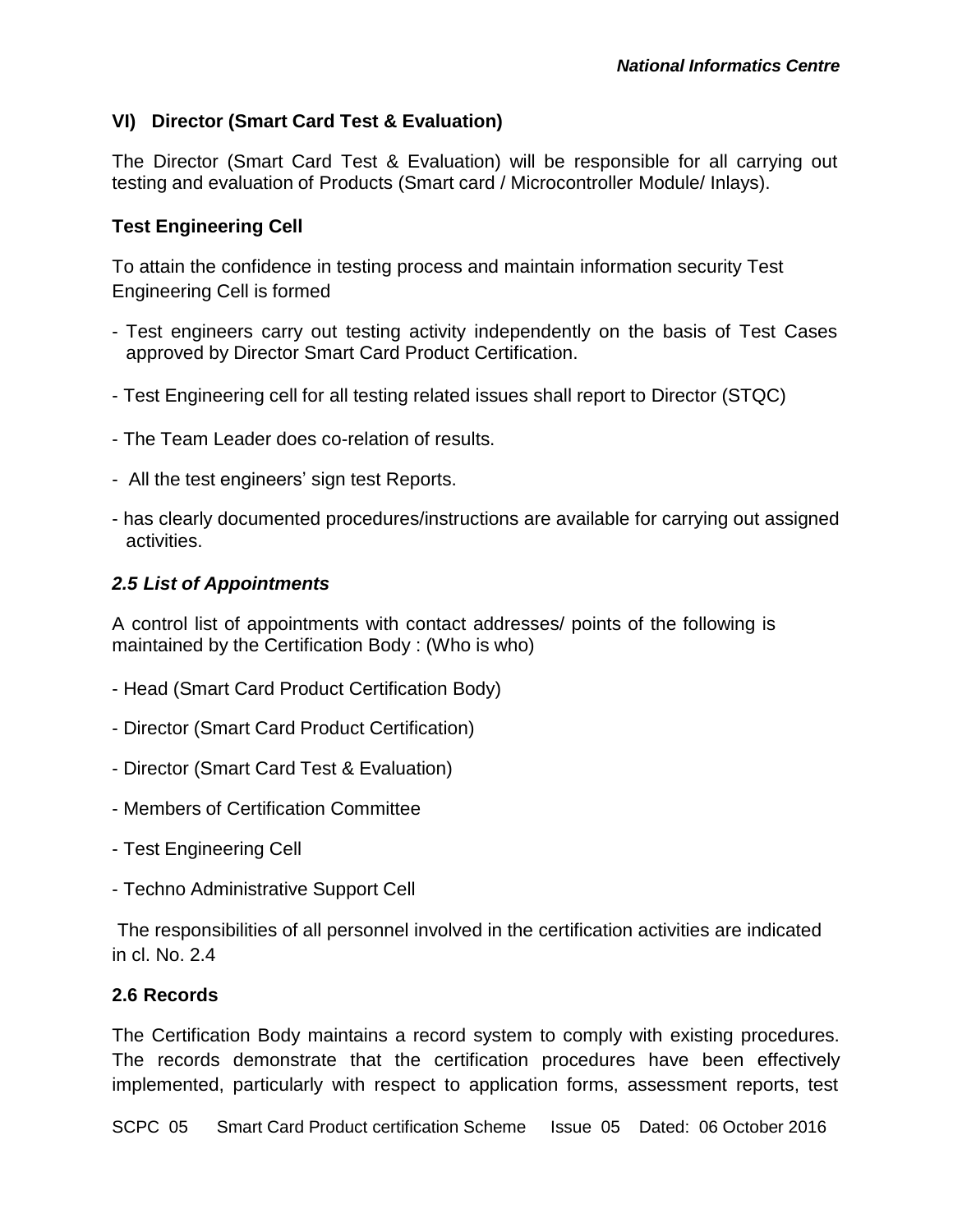and evaluation reports and other documents relating to granting, maintaining, extending, reducing, suspending or withdrawing certification. The records are identified, managed and disposed of in such a way as to ensure the integrity of the process and confidentiality of the information. The records of the product certification which are not in continuation in certification process shall be destroyed 3 years, after the validity of the certificate is over.

#### **2.7 Documents and Change Control**

Certification body maintains a formal document control system where all procedures, specifications etc. are controlled by Doc. No., Version No., and Records / History of amendments and approval of changes. A master list of approved documents indicating above is maintained by Director (Smart Card Product Certification).

#### **2.8 Confidentiality**

The Certification Body has adequate arrangements, consistent with applicable laws, to safeguard confidentiality of the information obtained in the course of its certification activities at all levels of its organization, including committees and external bodies or individuals acting on its behalf.

Except as required in this documents information about a particular product or supplier will not be disclosed to a third party without the written consent of the supplier. Where the law requires information to be disclosed to a third party, the supplier will be informed of the information provided as permitted by the law.

#### **2.9 Liability**

The Certificate of Compliance given to a supplier under the scheme shall not be regarded as in any way diminishing the mutual contractual responsibilities/obligations between the supplier and purchaser. While the Certificate of Compliance will normally be a sound indicator of the capability of supplier to provide quality products/services, it should not be taken as a sort of guarantee accorded by the Certification Body. The Certification Body will not be liable for any deficiency in the product/service supplied by supplier.

## **2.10 Appeals, Complaints and Disputes**

Appeals, Complaints and Disputes brought before the Certification Body by suppliers or other parties are subject to the review of certification committee.

The Certification Body will

a) Keep a record of all appeals, complaints and disputes and remedial actions relative to certification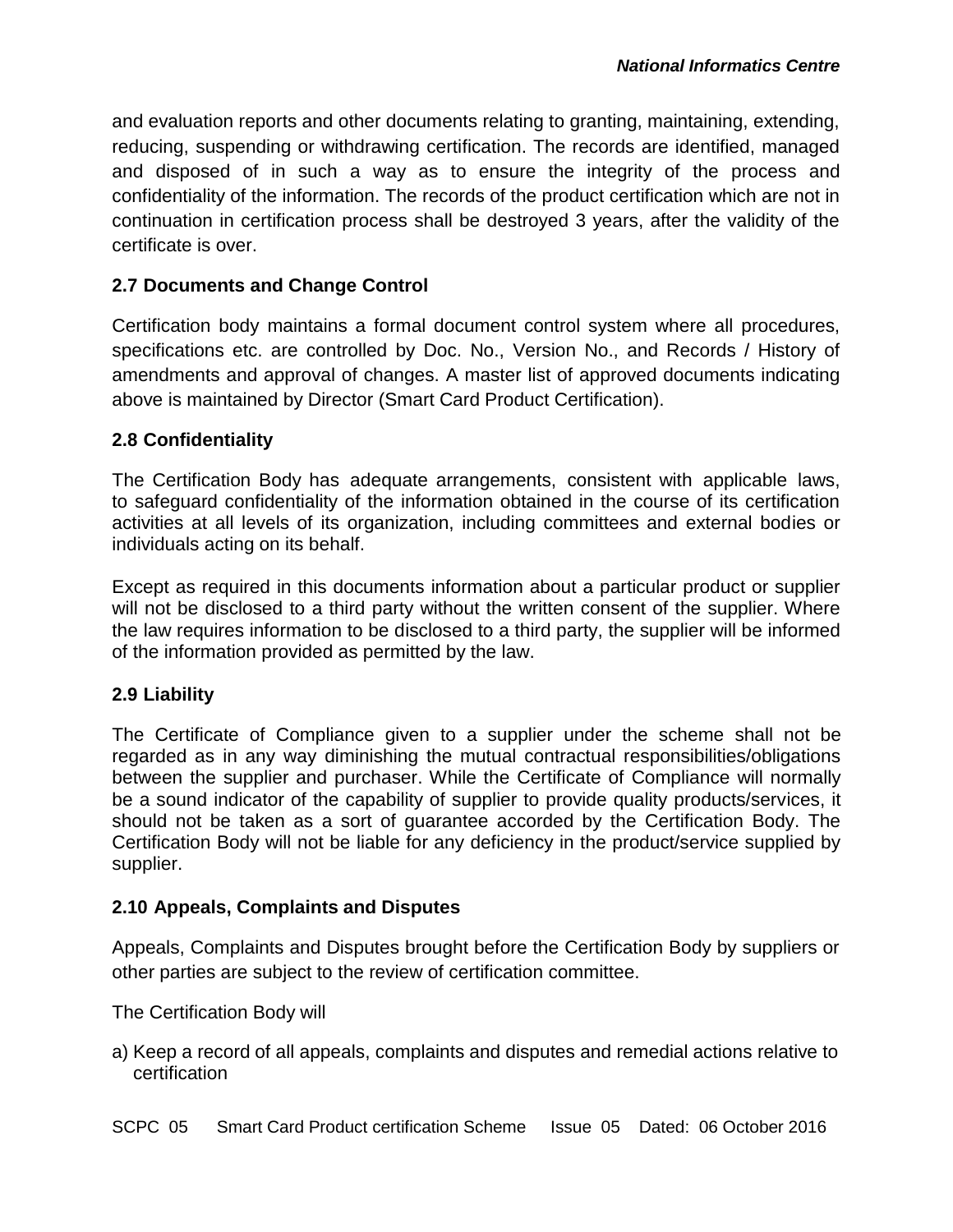- b) take appropriate corrective and preventive action
- c) document the actions taken and assess their effectiveness.

## **2.11 Changes in the Certification Requirements**

The Certification Body will give due notice of any changes it intends to make in its requirements for certification. It will take account of views expressed by the interested parties before deciding on the precise form and effective date of the changes. Following a decision on, and publication of, the changed requirements it shall verify that each certified supplier carries out any necessary adjustments to its procedures within such time, as in the opinion of the Certification Body, is reasonable. Certification Body will accept specification changes only from the committee, which is responsible for Specification Development (SCOSTA/SCOSTA-CL) and other.

## **Section 3: Requirements for Certification**

#### **3.1. Application for Certification**

The Certification Body requires that a supplier organization (client):

- a) Always complies with the relevant provisions of the certification program
- b) Provide all necessary inputs for testing.
- c) Only claims that it is certified with respect to those activities for which it has been granted certification.
- d) does not use its certification in such a manner as to bring the Certification Body into disrepute and does not make any statement regarding its certification which the Certification Body may consider misleading or unauthorized.
- e) upon suspension or withdrawal of its certification (however determined) discontinues use of all advertising matter that contains any reference thereto and returns any certification documents as required by the Certification Body.
- f) uses certification only to indicate that the product(Smart Card Microcontroller Module/ Inlays) are in conformity with specified standards or other normative documents, and does not use its certification to imply otherwise.
- g) ensures that no certification document, mark or report nor any part thereof is used in a misleading manner.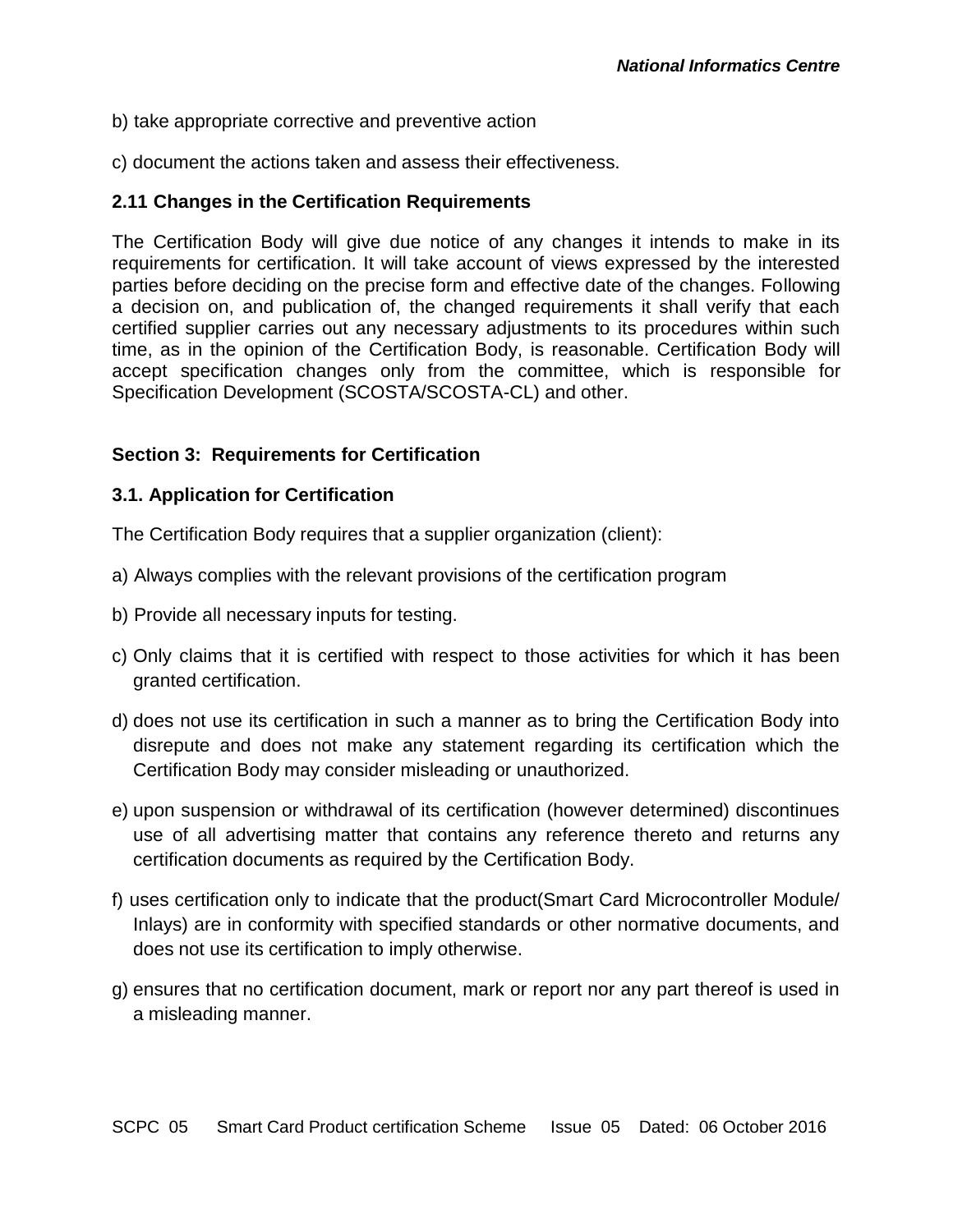h) in making reference to its certification in communication media such as documents, brochures or advertising, complies with the requirements of the Certification Body.

## **3.2 Application for Renew of Certification**

The renewal of certificate shall be performed as per Certificate Renewal Procedure (SCPC-05-07) for the valid "Certificate of Compliance" issued to supplier by Smart Card Product Certification Body of NIC. Only records of the current applications are maintained. All applications will be treated as obsolete which are not in continuation and the records of such applications shall be destroyed 3 years, after the validity of the certificate is over. Only 3 consecutive renewals are allowed for a product to be certified, after that a fresh application should be submitted.

## *The Application*

The Certification Body requires an official Application Form (SCPC-05-06) duly completed, and signed by a duly authorized representative of the applicant, in which the applicant agrees to comply with the requirements for certification and to supply any information needed for its evaluation.

## **3.2 Decision on Certification**

The decision whether or not to certify a supplier's Smart Card Product will be taken by the Head (Smart Card Product Certification Body) based on the recommendation of the Certification Committee on the basis of the information gathered during the certification process, evaluation of the test report and any other relevant information. Where necessary, the Certification Committee will seek expert's opinion to determine the technical basis for its decisions.

The Certification Body will not delegate authority for granting, maintaining, extending, reducing, suspending or withdrawing certification to an outside person or body without prior approval of Head (Smart Card Product Certification Body) in each and every case.

The Certification Body will provide to each of its suppliers whose Products (Smart Card / Microcontroller Module/ Inlays) are certified, a certificate signed by Head (Smart Card Product Certification Body) or an officer who has been assigned such responsibility. These documents will identify for the supplier (clients) and each of its sites covered by the certification

a)

- 1. Product Name : (Brand Name) (Model)
- 2. Certified to: Name and address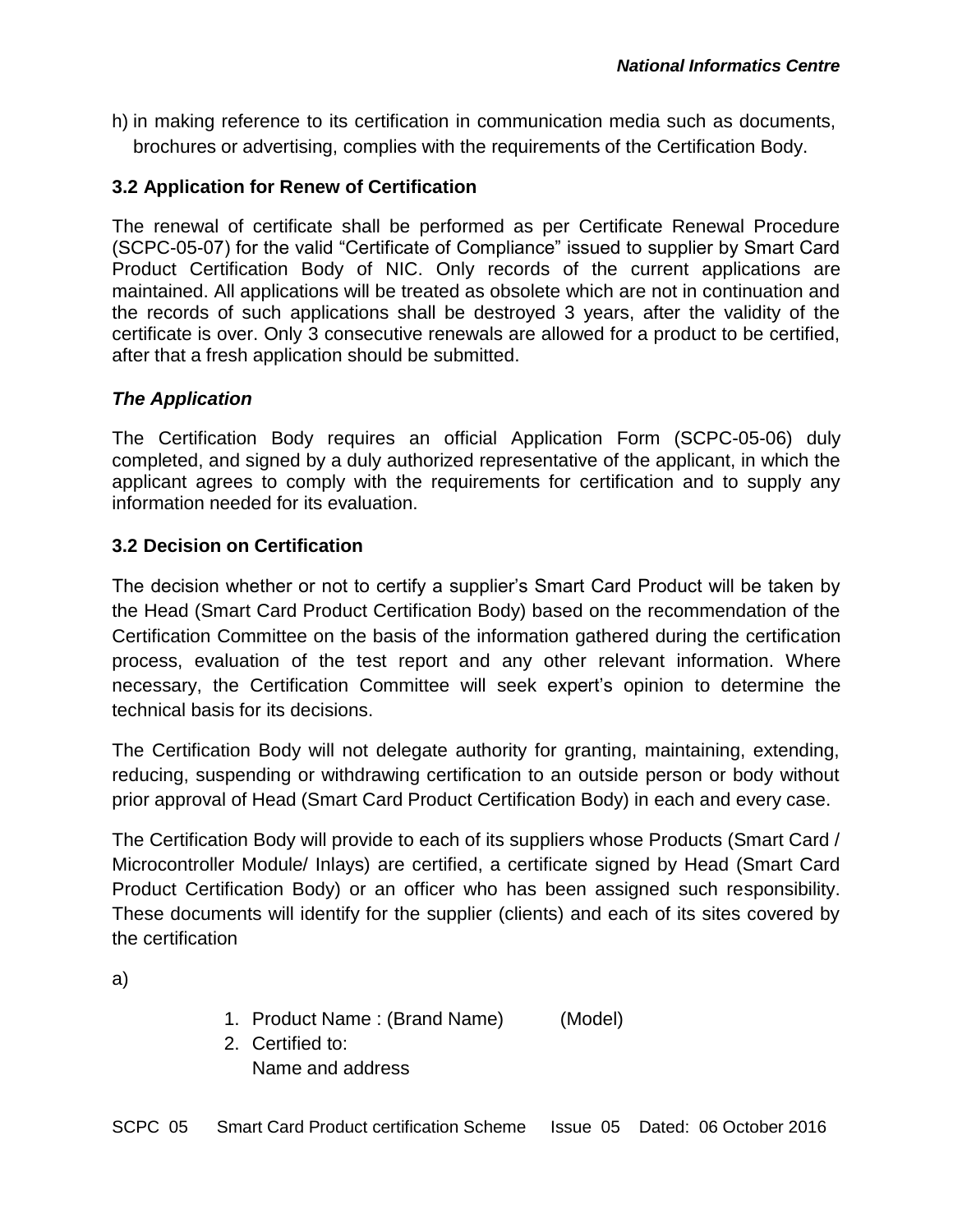ISO Certificate No. / CMMI ID No. & Level:

3. Manufactured at: Name and Address

> ISO Certificate No. / CMMI ID No. & Level:

- 4. Embedded chip configuration
	- a. Chip make and model No:
	- b. Mask Part No.
	- c. Memory Details
	- d. Type of Interface
- 5. Operating system details
- b) the scope of the certification granted including
	- the standards and/or other normative documents to which Products (Smart Card / Microcontroller Modules / Inlays) are certified
- c) the effective date of certification and the term for which the certification is valid

d) Simultaneously, arrangements will be made to update the list of certified clients.

## **Need of Re-Certification:**

Any change after Certification, in any of the components listed below, will be treated as Major Non-conformity and will require re-certification

- Operating System of Smart Card/ Microcontroller Module/ Inlays or its Version.
- Microcontroller Chip (Integrated Circuit), Module (its Make, Model or Technical Architecture).

## **3.3 Surveillance and Re-assessment**

The Certification Body will carry out periodic surveillance and re-assessment at sufficiently close intervals to verify that suppliers, whose Smart Card / Microcontroller Modules / Inlays products are certified, continue to comply with the certification requirements.

Currently, the following policies (on surveillance and re-assessment) are being pursued

- The surveillance activities are subject to re-testing on if a supplier with a certified (Smart Card / Microcontroller Module/ Inlays) product makes major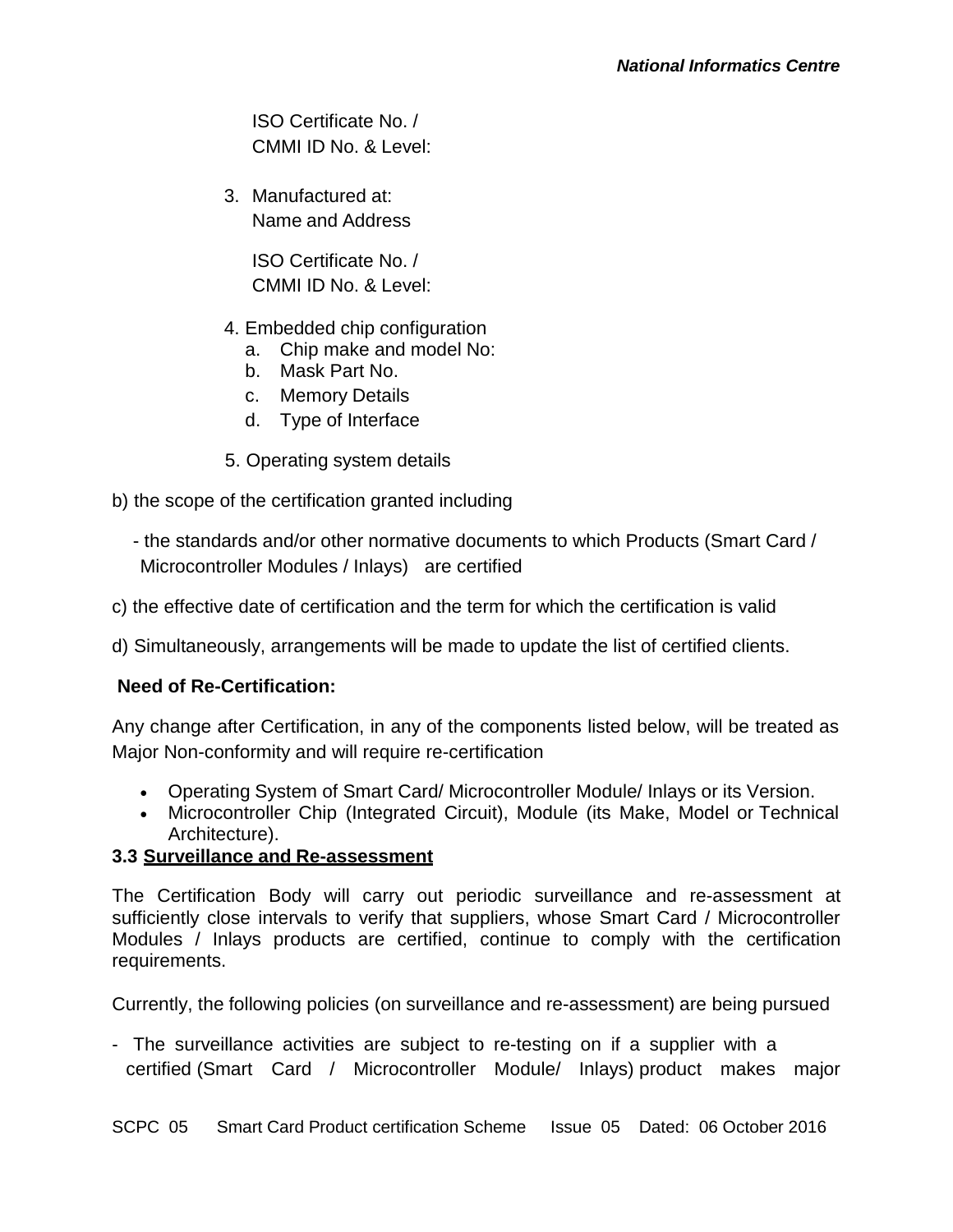modifications to the System/Product or if other changes take place which could affect the basis of the certification at least.

- Audit testing will be performed at least once in a year by
	- picking up smart card from supplier premises
	- market / users

#### **3.4 Suspension and Withdrawal/Cancellation of Certification**

#### *Suspension*

Certification may be suspended for a limited period at the discretion of Certification Body under the following circumstances

- if the surveillance/audit/Renewal testing indicates minor non-conformance to the relevant System/Product requirements and the same is not cleared even after lapse of initial time period given for corrective actions
- if the surveillance/audit/Renewal testing indicates major non-conformance to the System/Product requirements.
- if improper use of the Certificate of Registration or Logo/Mark is not rectified to the satisfaction of Certification Body;
- if the certified supplier is not regularly involved in the activities for which he is certified.
- if there has been any other contravention of the applicable requirements or rules of procedures of certification body.

An official suspension will be confirmed by the Certification Body in a registered letter to the supplier or by equivalent means and will indicate the conditions under which suspension will be revoked. The Certification Body may publish notification of suspension. Upon fulfillment of the indicated conditions within the specified period, the Certification Body will revoke suspension and notify the supplier accordingly; otherwise, the certification will be cancelled and certificate will be withdrawn.

#### *Withdrawal/Cancellation*

The Certification Body will cancel certification; withdraw the Certificate and authorisation for the use of the Logo/Mark under the following circumstances

if the supplier under suspension fails to rectify non-conformance within specified period